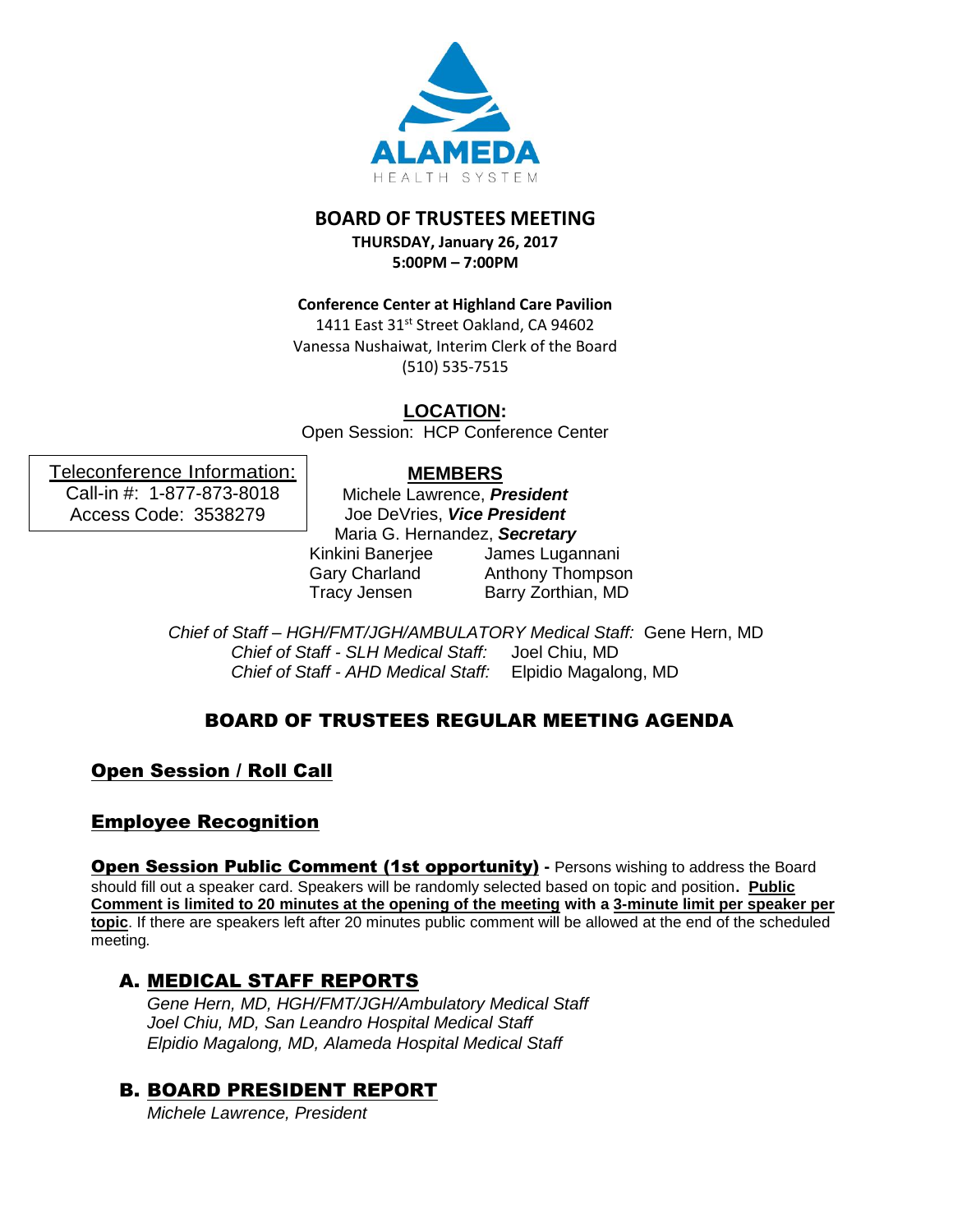### C. CEO REPORT

*Delvecchio Finley, Chief Executive Officer*

# D. CONSENT AGENDA: ACTION

- **1. Approval of the Minutes from the November 30, 2016 Board of Trustees Meetings.**
- **2. Approval of Contracts and Authorization for the CEO Or His Delegate to Execute the Following Operating Contracts:**

*The Finance Committee recommends approval of the contracts listed below.*

- a. Equipment Purchase and Service Agreement with GE Healthcare for purchase of LOGIQ S8 XDclear general imaging ultrasound system and software support for use at Highland Hospital. Warranty service is for approximately five years for the period February 1, 2017 through November 30, 2021. Estimated amount of this purchase is \$73,990.50. Inclusive of this contract and prior contractual commitments to this vendor, the overall obligation (June 1, 2013 through November 30, 2021), to this vendor is estimated at \$12,829,591.22. *David Cox, Chief Financial Officer*
- b. Purchase Agreement with GE Healthcare to purchase annual software maintenance and support services for Centricity Perinatal. The anticipated term of the amendment is September 1, 2016 through August 31, 2017. Estimated impact of the purchase agreement is \$38,132.78. Inclusive of this amendment and prior contractual commitments the overall obligation (June 1, 2013 through November 30, 2021) to this vendor is estimated at \$12,867,724.00 *David Cox, Chief Financial Officer*
- *c.* Agreement is for purchase of PACS software license upgrade (additional radiology procedures) and maintenance for San Leandro Hospital. The software service and maintenance is for 29 months for the period February 1, 2017 through June 30, 2019. Estimated amount of this purchase is \$128,921,43. Inclusive of this contract and prior contractual commitments to this vendor, the overall obligation (June 1, 2013 through November 30, 2021), to this vendor is estimated at \$12,996,645.43. *David Cox, Chief Financial Officer Delvecchio Finley, Chief Executive Officer*
- d. Contract Amendment with CVS Pharmacy, Inc. to incorporate a name change and to expand services to include a new pharmacy location for the Eastmont Wellness Center patients. The anticipated term of the contract amendment is February 1, 2017 through May 30, 2018. Estimated impact of this contract amendment is \$800,000.00. Inclusive of this contract amendment and prior contractual commitments the overall obligation (July 23, 2008 – May 30, 2018) to this vendor is estimated at \$14,825,988.91. *David Cox, Chief Financial Officer*

*Delvecchio Finley, Chief Executive Officer*

e. Contract Amendment against Master Services Agreement with Press Ganey Associates, Inc. to provide both Alameda Hospital ("AH") and San Leandro Hospital ("SLH") with patient satisfaction surveys via a phone methodology. The anticipated term of the agreement is February 1, 2017 through December 31, 2017. Estimated impact of this contract amendment is \$33,573.06. Inclusive of this contract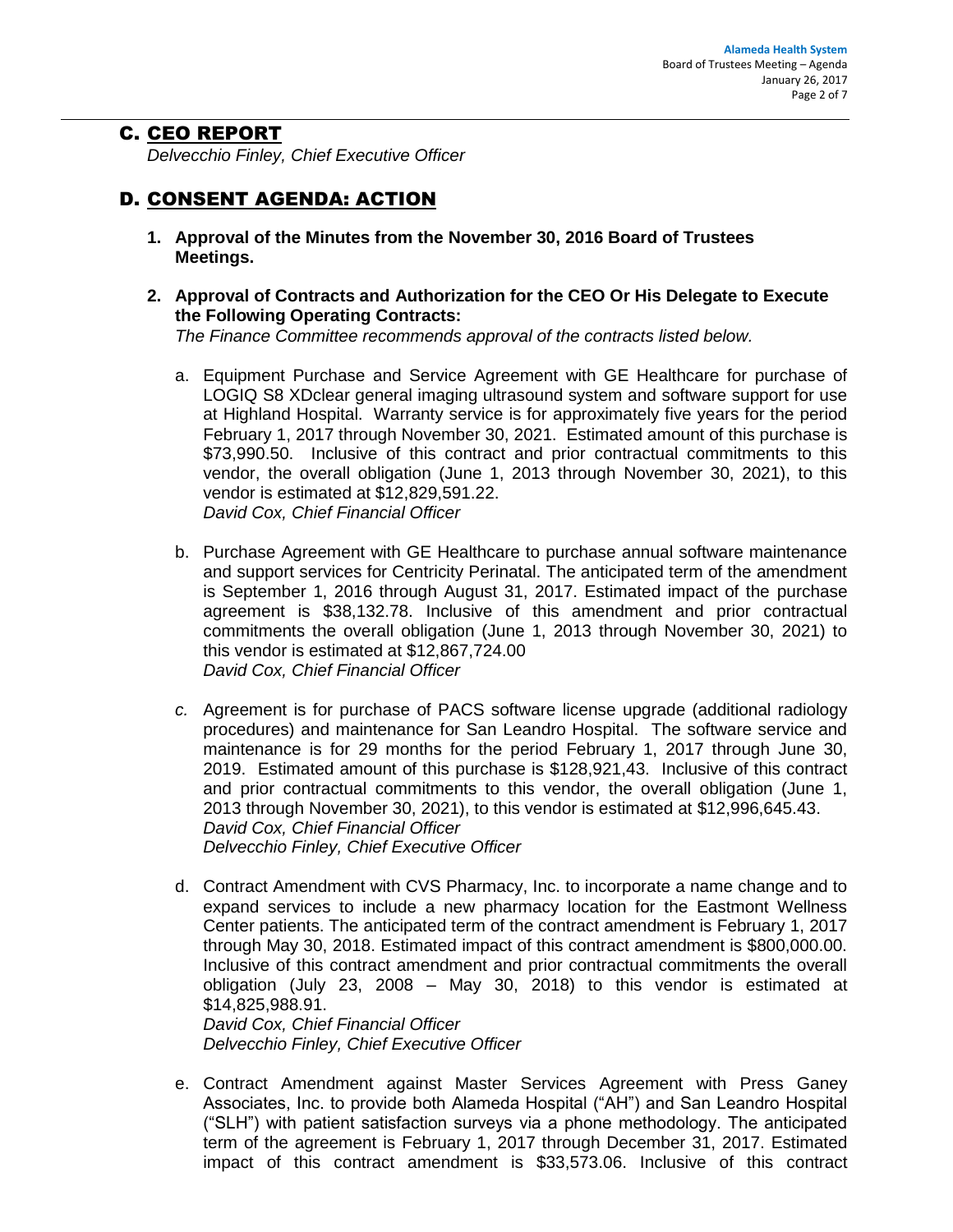amendment and prior contractual commitments the overall obligation (January 6, 2008 – December 31, 2017) to this vendor is estimated at \$ 1,934,940.86. *David Cox, Chief Financial Officer* 

- f. Two separate Statements of Work ("SOWs") against the Master Services Agreement with MModal Services, LTD. Under the first SOW the vendor will implement Fluency Flex at John George Psychiatric Hospital ("JGPH"). Under the second SOW, the vendor will implement Fluency Flex at Alameda Hospital ("AH"). The anticipated term of both SOWs is February 1, 2017 through March 31, 2021. Estimated impact of these SOWs is \$20,562.55. Inclusive of these SOWs and prior contractual commitments the overall obligation (April 1, 2011 – March 31, 2021) to this vendor is estimated at \$9,000,049.55. *David Cox, Chief Financial Officer*
- g. Amendment to a Statement of Work with Toyon Associates, Inc. to conduct a square footage study and analysis for San Leandro Hospital (SLH) and the System Support Center (SSC). The anticipated term of the amendment is February 1, 2017 through January 31, 2018. Estimated impact of the amendment is \$50,000.00. Inclusive of this amendment and prior contractual commitments the overall obligation (July 1, 2007 – December 31, 2018) to this vendor is estimated at \$2,922,815.00. *David Cox, Chief Financial Officer*
- h. Replacement Contract with MRI Contract Staffing, Inc. to provide consulting and support services to the Pharmacy IT efforts. The anticipated term of the amendment is February 1, 2017 through January 31, 2018. Estimated impact of the replacement contract is \$40,000.00. Inclusive of this amendment and prior contractual commitments the overall obligation (April 18, 2011 – January 31, 2018) to this vendor is estimated at \$1,616,396.41. *David Cox, Chief Financial Officer*
- i. Contract Amendment with American National Red Cross, Northern California Region to provide blood products and services to Alameda Health System. The anticipated term of the amendment is January 1, 2017 through March 31, 2017. Estimated impact of the amendment is \$308,750.00. Inclusive of this amendment and prior contractual commitments the overall obligation (January 1, 2015 – March 31, 2017) to this vendor is estimated at \$12,653,716.00. *David Cox, Chief Financial Officer*
- j. Contract Amendment with Traditions Behavioral Health to provide psychiatric emergency services at John George Psychiatric Hospital. The anticipated term of the amendment is February 1, 2017 through June 30, 2017. Estimated impact of the amendment is \$500,000.00. Inclusive of this amendment and prior contractual commitments the overall obligation (July 1, 2015 – June 30, 2017) to this vendor is estimated at \$20,981,557.00. *David Cox, Chief Financial Officer Delvecchio Finley, Chief Executive Officer*

### **3. Policies and Procedures**

*The Quality Professional Services Committee recommends approval of Policies and Procedures listed below.*

**a.** Alameda Health System Policies Clinical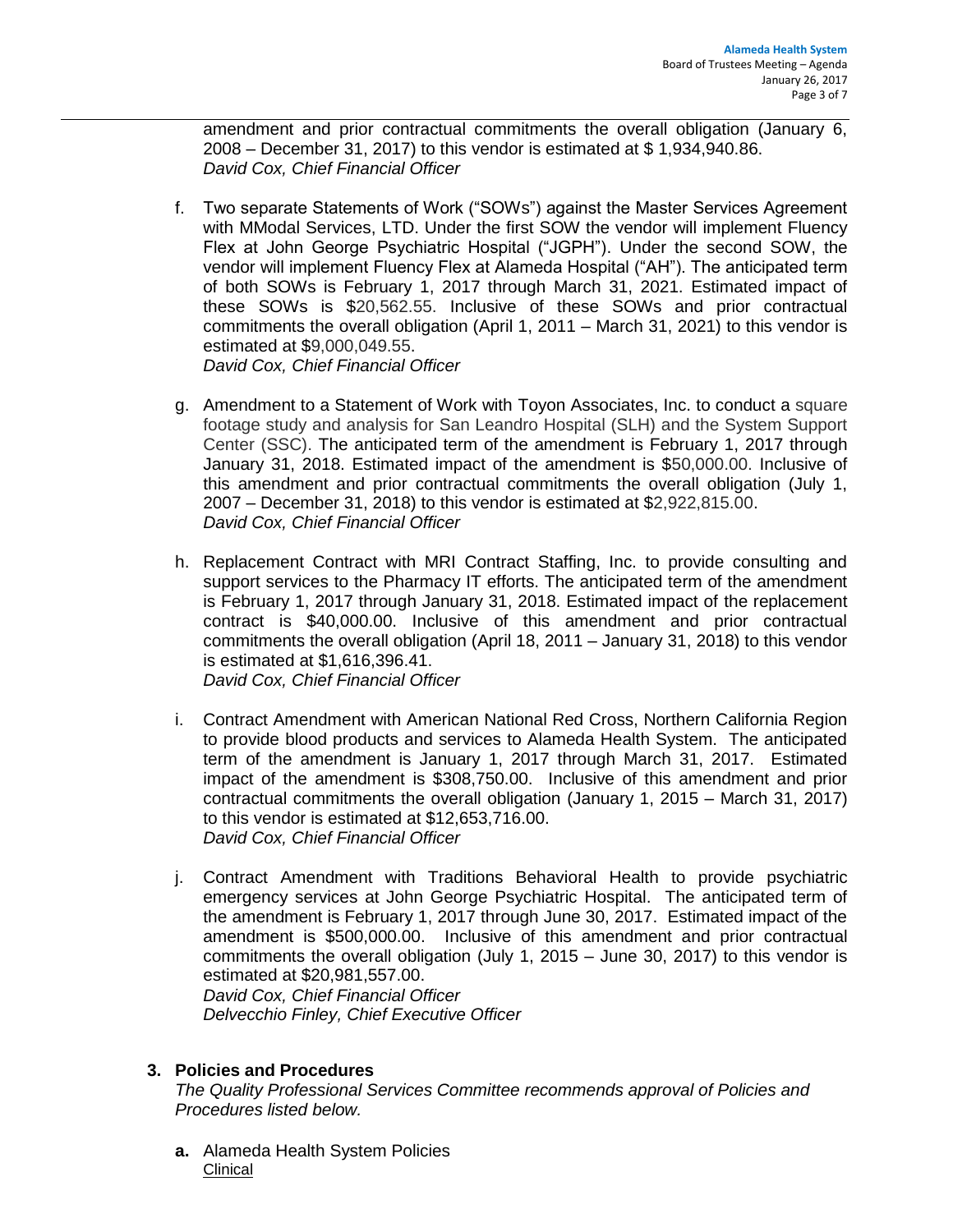- Advanced Practice Providers Standardized Protocol Adult Clinic
- Antipsychotic Utilization in Skilled Nursing Facility (Fairmont)
- Controlled Substances (Highland)

*Recommendation: Motion to approve.*

*END OF CONSENT AGENDA*

### E. ACTION ITEMS

- **1. Election of Board Officers**  *Michele Lawrence, President*
- **2. Appointments to Committees** *Board President* **Tab 1 [Attachment](http://www.alamedahealthsystem.org/sites/default/files/agenda-2017-01-26/Tab%201_Item%20F.1.a%20-%20Board%20Committee%20Assignments%20Memo.docx)**
- **3. Approval of the 2017 Board Calendar**  *Board President*

**Tab 2 [Attachment](http://www.alamedahealthsystem.org/sites/default/files/agenda-2017-01-26/Tab%202_Item%20E.2%20-%20BOT%202017%20Calendar%20-%20Draft.docx)**

**4. Approval of Amendment to Agreement with Aditazz Inc. re: Construction Management Services Related to Relocation of Rehabilitation Services to San Leandro Hospital**

Contract Amendment with Aditazz, Inc. (Aditazz) to provide additional design, contract administration and OSHPD permitting services for the Rehab Relocation Project. The anticipated term of the amendment is January 30, 2017 through December 31, 2019. Estimated impact of the amendment is \$1,153,047.00. Inclusive of this amendment and prior contractual commitments the overall obligation (September 15, 2014 – December 30, 2019) to this vendor is estimated at \$2,237,840.20.

*Luis Fonseca, Chief Operations Officer*

**Tab 3 [Attachment](http://www.alamedahealthsystem.org/sites/default/files/agenda-2017-01-26/Tab%203_Item%20E.4.a%20-%20Aditazz%20BOT%20Summary%20-%2001262017.pdf) [Tab 4 Attachment](http://www.alamedahealthsystem.org/sites/default/files/agenda-2017-01-26/Tab%204_Item%20E.4.b%20-%20Contract%20Definitions.pdf)**

**5. Adoption of Revised Board Policies and Procedures**

*Mike Moye, General Counsel* **Tab 5 [Attachment](http://www.alamedahealthsystem.org/sites/default/files/agenda-2017-01-26/Tab%205_Board%20Policies%20and%20Procedures%20%28draft%2011-9%29.docx)**

*Recommendation: Motion to Approve*

### F. DISCUSSION/REPORT

**1. Monthly Financial Update (AHS Pillar: Sustainability)** *David Cox, Chief Financial Officer*

## G. COMMITTEE REPORTS

- **1. Quality Professional Services Committee Report** *Barry Zorthian, MD, Committee Chair*
- **2. Finance Committee Report** *Jim Lugannani, Committee Chair*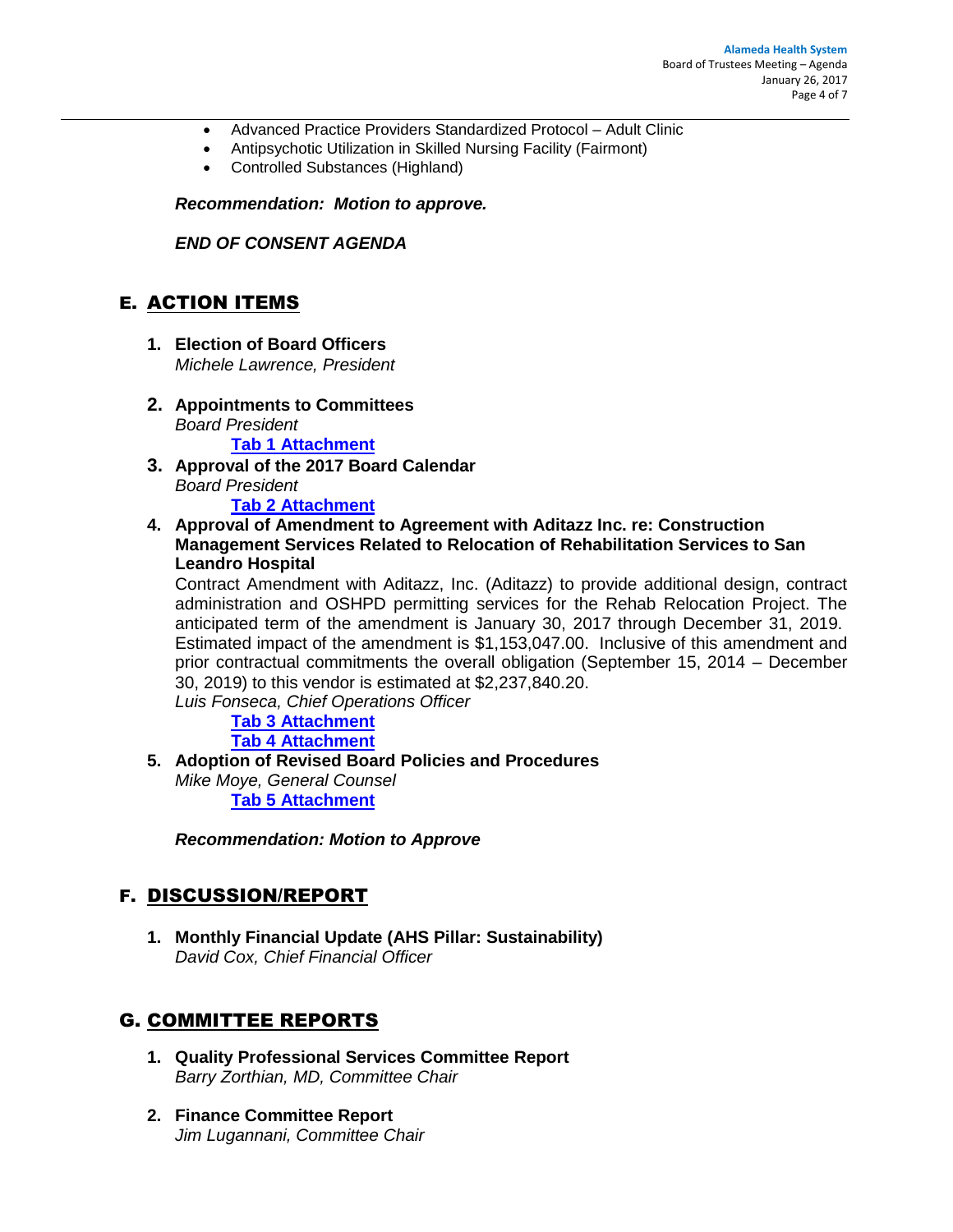## H. INFORMATION

- **1. AHS Media Report (AHS Pillar: Network)** (Written Report) *Jerri Randrup, Director of Corporate Communications & Marketing* **Tab 6 [Attachment](http://www.alamedahealthsystem.org/sites/default/files/agenda-2017-01-26/Tab%206_Item%20H.1%20-%202017%201%2026%20BOT%20Media%20Report.pdf)**
- **2. Legislative Affairs/Local Government Strategy (AHS Pillar: Network)** (Written Report) *Terry Lightfoot, Director, Legislative and Community Affairs* **a. Governor Budget Reports Tab 7 [Attachment](http://www.alamedahealthsystem.org/sites/default/files/agenda-2017-01-26/Tab%207_Item%20H.2.a%20-%20BOT%20Governor%20Budget%20Report%20012617.pdf)**
	- **b. Community Engagement Report 2017 Tab 8 [Attachment](http://www.alamedahealthsystem.org/sites/default/files/agenda-2017-01-26/Tab%208_Item%20H.2.b%20-%20Community%20Engagement%20Report%202017%201%2026%20%282%29.pdf)**

# I. ACTION

**1. Resolution Honoring Jim Lugananni For His Service on the Alameda Health System Board of Trustees** *Michele Lawrence, President* **Tab 9 [Attachment](http://www.alamedahealthsystem.org/sites/default/files/agenda-2017-01-26/Tab%209_%20I.1%20Resolution%202017-_____%20%28Recognizing%20Trustee%20Lugananni%29.docx)** *Recommendation: Motion to Approve*

**(General Counsel Announcement as to Purpose of Closed Session)**

## CLOSED SESSION

A. **Conference with Labor Negotiator – Union Strategy – SEIU, Local 1021 and SEIU-UHW [Government Code Section 54957.6] (2 matters)** *Jeanette Louden Corbett, Chief Human Resources Officer M.D. Moye, General Counsel*

*(Reconvene to Open Session)*

# OPEN SESSION

J. Report on Action Taken in Closed Session

OPEN SESSION PUBLIC COMMENT (2nd opportunity) **-** Persons wishing to address the Board should fill out a speaker card. Speakers will be randomly selected based on topic and position**. Public Comment is limited to 3-minutes per speaker per topic**.

### Trustee Comments

## ADJOURNMENT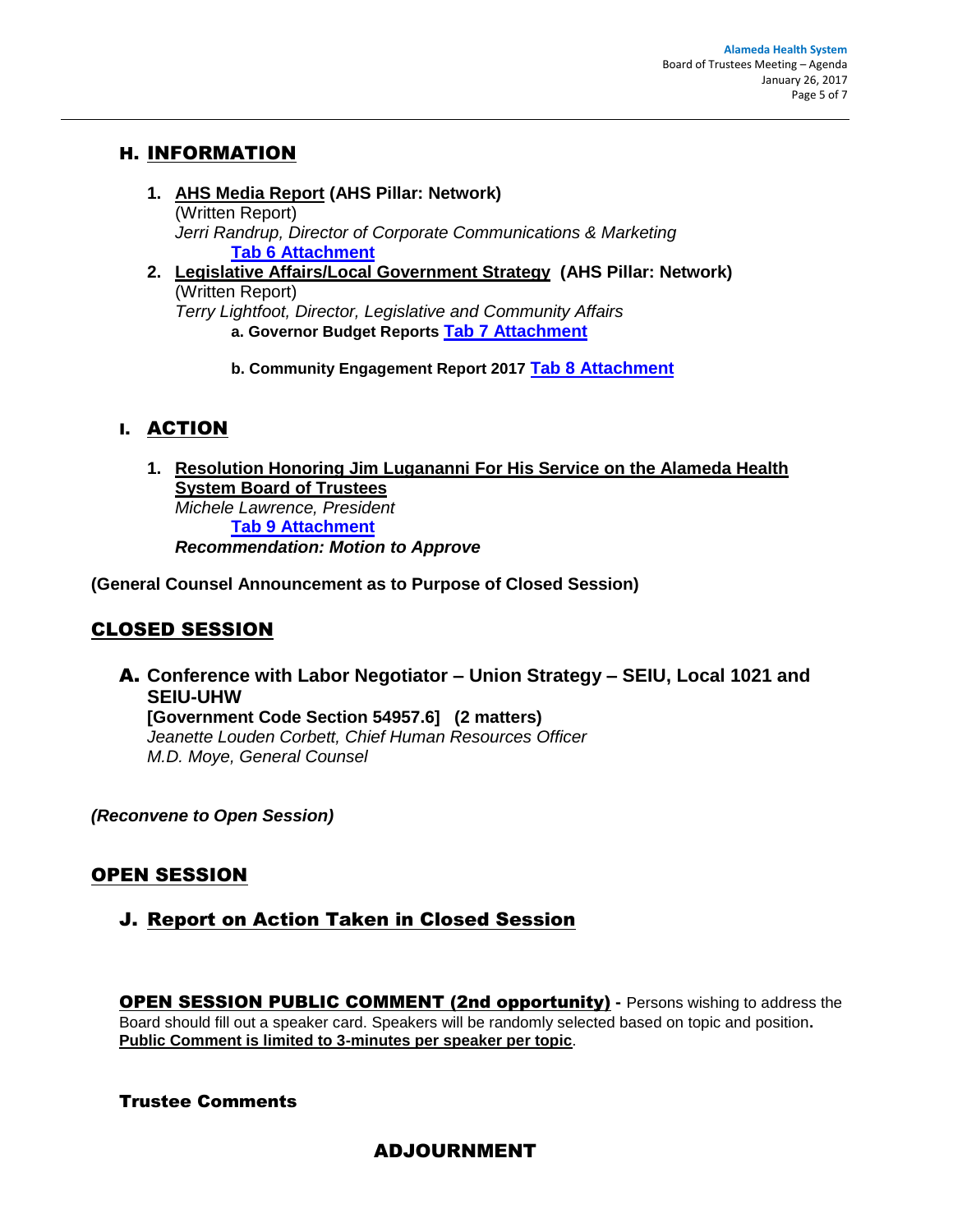#### **Trustee Call-in Locations:**

Jim Lugannani 8911 Gilman Drive La Jolla, CA 92037